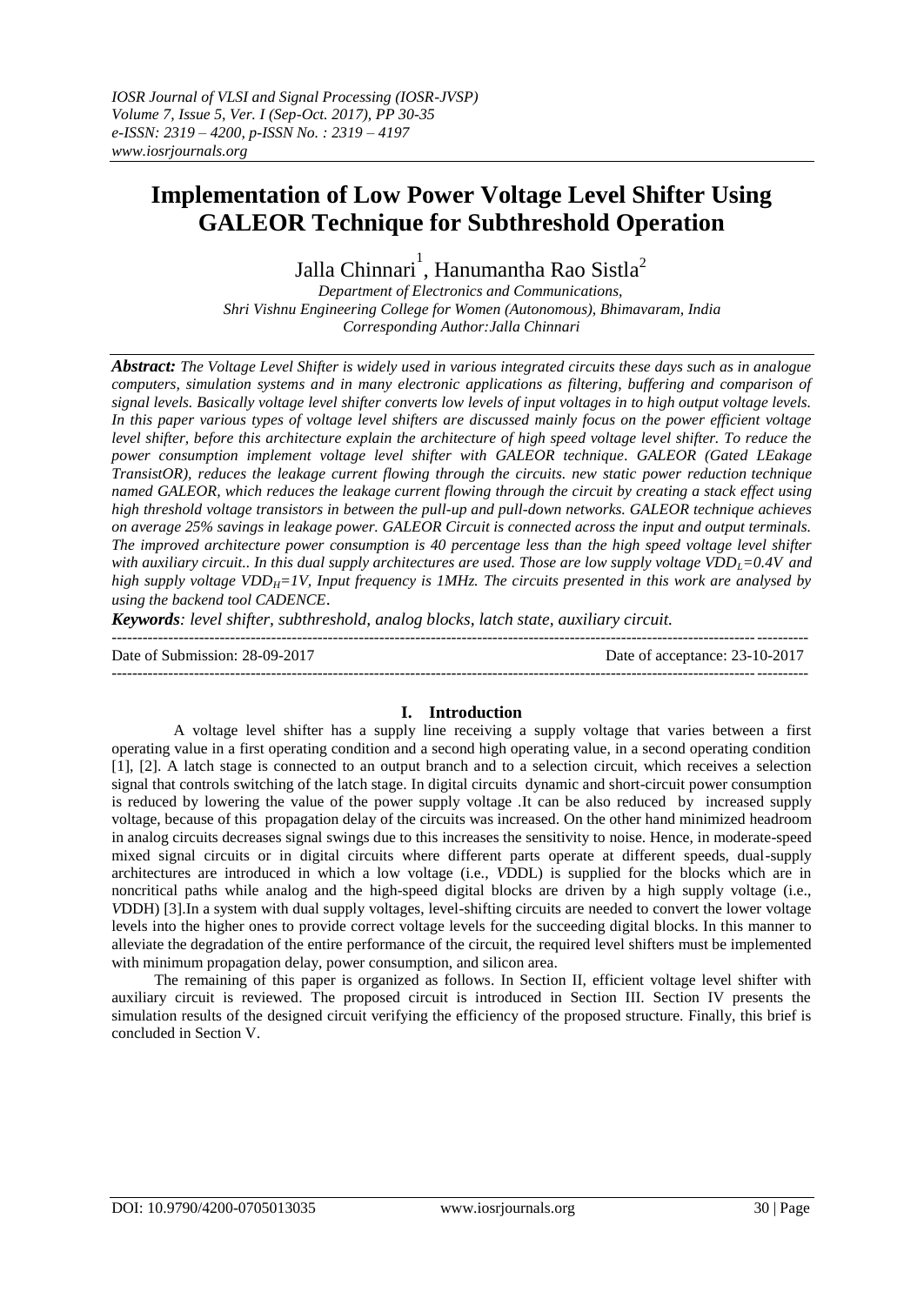

**Fig.1.** GALEOR Technique

When the Device density is high and threshold voltages of the transistors is low then automatically increase the leakage current dissipation. The proposed static power reduction technique, GALEOR (GAted LEakage TransistOR) is use in high speed power efficient voltage level shifter it results in reduces the leakage currents in the circuits. This leakage power technique is applied to existing level shifter , in this circuitry one of the gated leakage transistors is connected bellow the pull-up transistor and another gated leakage transistor is connected above the pull-down transistor of the existing circuit such that gates of the gated leakage transistors are connected to their drain regions sequentially. GALEOR technique was first tested on standard cell gates and memory elements the researches shows by use of control logic to switch Area overhead is minimised. Because of the reduced output voltage swing Performance overhead is increased.

# **II. Efficient Voltage Level Shifter With Auxiliary Circuit**

 High speed voltage level shifter gives the better output response and better delay, but this circuit consumes more power. To overcome this drawback designed the efficient voltage level shifter with auxiliary circuit. This circuit have an auxiliary circuit with that of efficient voltage level shifter[4]. The main purpose of the auxiliary circuit is it turns on only in the high to low transition simultaneously QC is charged to the value higher than the VDDL.



**Fig.2**. Efficient Voltage Level Shifter with Auxiliary Circuit .

DOI: 10.9790/4200-0705013035 www.iosrjournals.org 31 | Page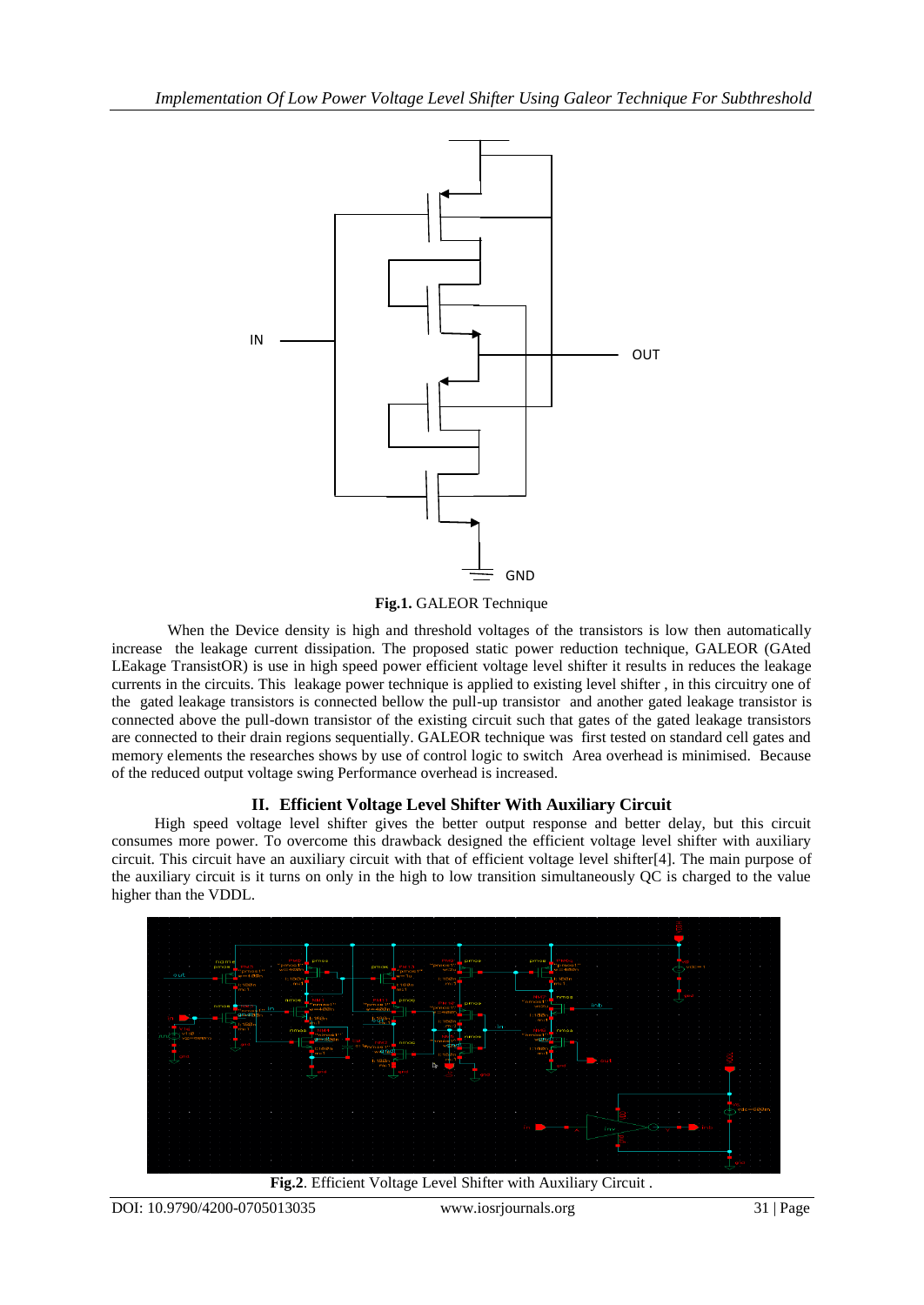The operation circuit is as follows. When IN value from "High" to "Low" in this time of action OUT is related to the previous input logic level so MN6, MN7, and MP6 are going to be saturated and MN5 is cut off. Therefore, a transition current flows through MN6,MN7, MP6, this circuit have mirror structure at the MP6 then same amount of current mirrored at MP7 (i.e., IP7) at particular time MP7 is pulling up the node *QC*. It shows that MP4 I in cut off and MP2 is turn on with a value higher than the VDDL. After this OUT voltage is decreased completely simultaneously MN6 turned off then current flows through the MN6, MN7, and MP6 are zero[5]. The whole operation states that auxiliary circuit is turns off in the low to high transition. It minimizes the power consumption only when the input range is from in high to low.



**Fig.3.** Simulation Results of Efficient Voltage Level Shifter with Auxiliary Circuit

Fig. 3. Shows the simulation results of efficient voltage level shifter when applied input IN is high, INB is low then output voltage is low and Qc is high. It shows the voltage levels in this particular circuit it drastically lowering the power consumption, So in order to reduce the power consumption in low to high a circuit was designed that is Low Power Voltage Level Shifter With GALEOR Technique For Subthreshold Operation .

## **III. Low Power Voltage Level Shifter With Galeor Technique For Subthreshold Operation**

High performance and computational capability in the current generation processors are made possible by small feature sizes and high device density. To maintain the current drive strength and control the power dissipation in these processors, simultaneous scaling down of supply and threshold voltages is performed[6]. As the name implies that the circuit operated in subthreshold region, in this region also low power voltage level shifter effectively converts low level of input voltage levels on to high output voltage levels voltage with the help of GALEOR (Gated LEakage TransistOR), Circuit. In this design of implementation have two high  $V_t$  gated leakage transistors NMOS and PMOS transistors, these are placed between the middle of pull-up transistor and pull-down transistor. Because of this arrangement stack effect is induced because of this stack effect leakage current reduced and the resistance of the leakage path is increased. When the resistance of the leakage path is increases leakage currents in the circuit was reduced. It means the power consumption of the entire circuit was reduced. The performance of the circuit depends on the power consumption so the performance of the circuit was increased.



**Fig.4.** Low Power Voltage Level Shifter with GALEOR Technique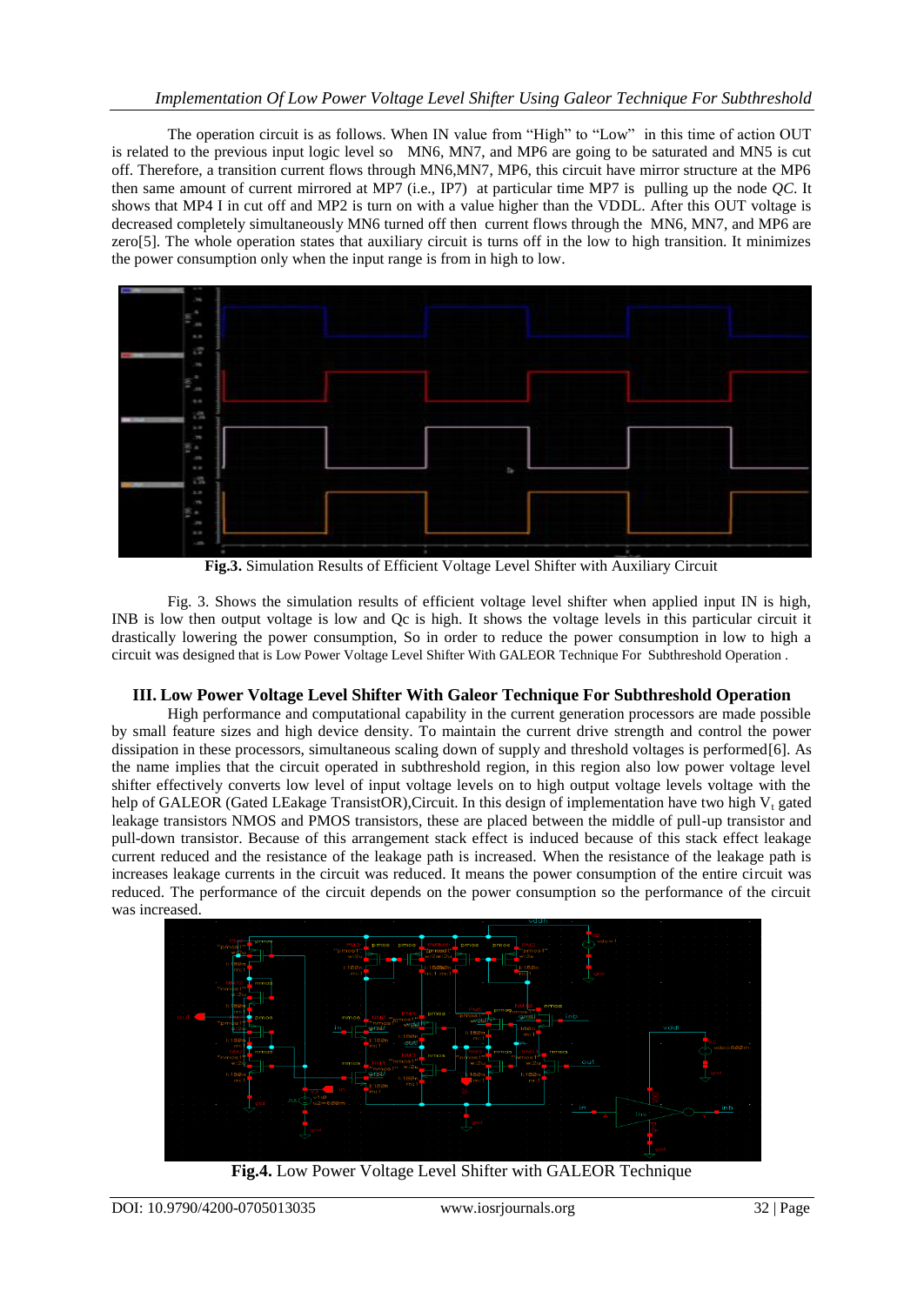## *Implementation Of Low Power Voltage Level Shifter Using Galeor Technique For Subthreshold*

Input pattern of the each gate shows some effects on subthreshold voltages as well as leakage currents. The leakage current of transistor in a stack is a function of number of transistors and input patterns. The entire circuit was constructed in cadence virtuoso[4]. Operation of this circuit is same as the before circuit i.e efficient voltage level shifter, it conducts both transitions those are high to low and low to high transition .But this low power voltage level shifter with GALEOR technique conducts only in high to low transition in this manner the total power consumed by the circuit was reduced. In this circuit also inverter driven with low input voltage and it gives high output voltage to drive the the next digital block in the circuit. The circuit with GALEOR technique have reduced power and increased speed by shutting off the some transistors in the time of working ,the circuit was operated in subthreshold range but it is also have working condition in above threshold range. High device density and low threshold voltages result in an increase in the leakage current dissipation[5]. Large on chip caches are integrated onto the current generation processors which are becoming a major contributor to total leakage power. The proposed static power reduction technique, GALEOR (GAted LEakage TransistOR), reduces the leakage current flowing through the circuits. Area overhead is minimized by eliminating the use of control logic to switch between the active and standby states. Performance overhead is increased due to the reduced output voltage swing.



**Fig.5.** simulation results of low power voltage level shifter with GALEOR technique

When the IN voltage range is from high to low and INB is from low to high in this time of operation the transistors conduction is same as the efficient voltage level shifter but in GALEOR circuit it balances the power consumption so it results the overall power consumption was reduced. The out voltage is same phase as compared to IN but it reaches the value higher than the input voltage at the same manner Qc value us also reached certain value same as the output but the two signals output and Qc are in opposite phase.



**Fig.6**. Layout of High Speed and Power efficient Voltage Level Shifter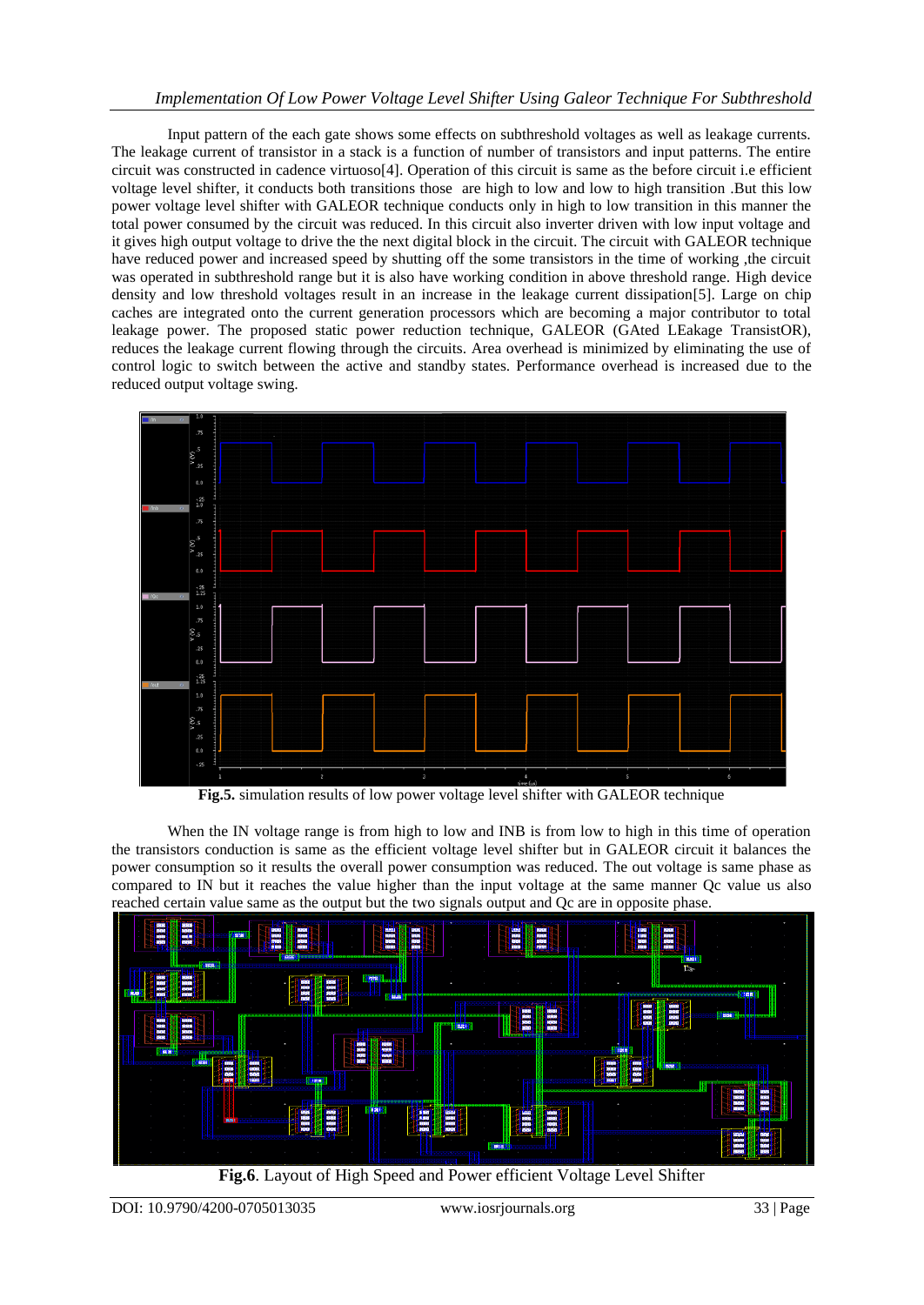#### **IV. Simulation Results**

 The proposed voltage level shifter was verified by using Cadence virtuoso in standard TSMC 0.18µm CMOS technology. The bend results have reduced power-delay product (PDP).

| Circuit                                                   | Power | Delay     | Transistor<br>Count |
|-----------------------------------------------------------|-------|-----------|---------------------|
| Efficient voltage level shifter<br>with auxiliary circuit | 247nW | 3.23ns    | 14                  |
| Low power voltage level shifter<br>with GALEOR Technique  | 137nW | $2.24$ ns |                     |

**Table.1.** power, delay and transistor count reports in 180nm Technology

The given table contains the values at different frequencies and for various values of  $V_{dd}$ . The delay and power are observed, the contention between devices is observed in sub-threshold region. Due to lower temperature the time required to generate signals will be increased and also produce less current.



**Fig. 7.** Graph for Delay and power report at different Values of VDDL**,** on various corners.

This graphs shows the simulated output values of power and delay at different values of VDDL when supply voltage increases then power consumption increases and delay was reduced. In Fig. 6 shows the delay and the power report of the entire circuit.

## **V. Conclusion**

In this paper the proposed circuit and existing circuit both are implemented in cadence virtuoso and observed the output functioning at different voltages to know the power levels at every point. The experimental resultsshows the circuit with GALEOR circuit minimizes the power consumption and increase the speed by the help of GALEOR technique. The overall circuit achieves on average 25% savings in leakage power by connecting GALEOR Circuit across the input and output terminals.

#### **Acknowledgements**

The authors would like to thank the our beloved Principal Dr. G. Srinivasa Rao and Vice Principal Dr. P. Srinivasa Raju of Shri Vishnu Engineering College for Women for guidance and encouragement to do research by providing facilities and also like to acknowledge the anonymous reviewers for their suggestions that helps to improve the presentation of this paper.

#### **References**

- [1]. D. Zhang and A. Bhide: "A 53-nW 9.1-ENOB 1-kS/s SAR ADC in 0.13um cmos for medical implant Devices," IEEE j. solid-state circuits, vol. 47, no. 7, pp.1585-1593, July 2010.
- [2]. K. Usami et al., "Automated low-power technique exploiting multiple supply voltages applied to a media processor," IEEE J. Solid-State Circuits, vol. 33, no. 3, pp. 463–472, Mar. 1998.